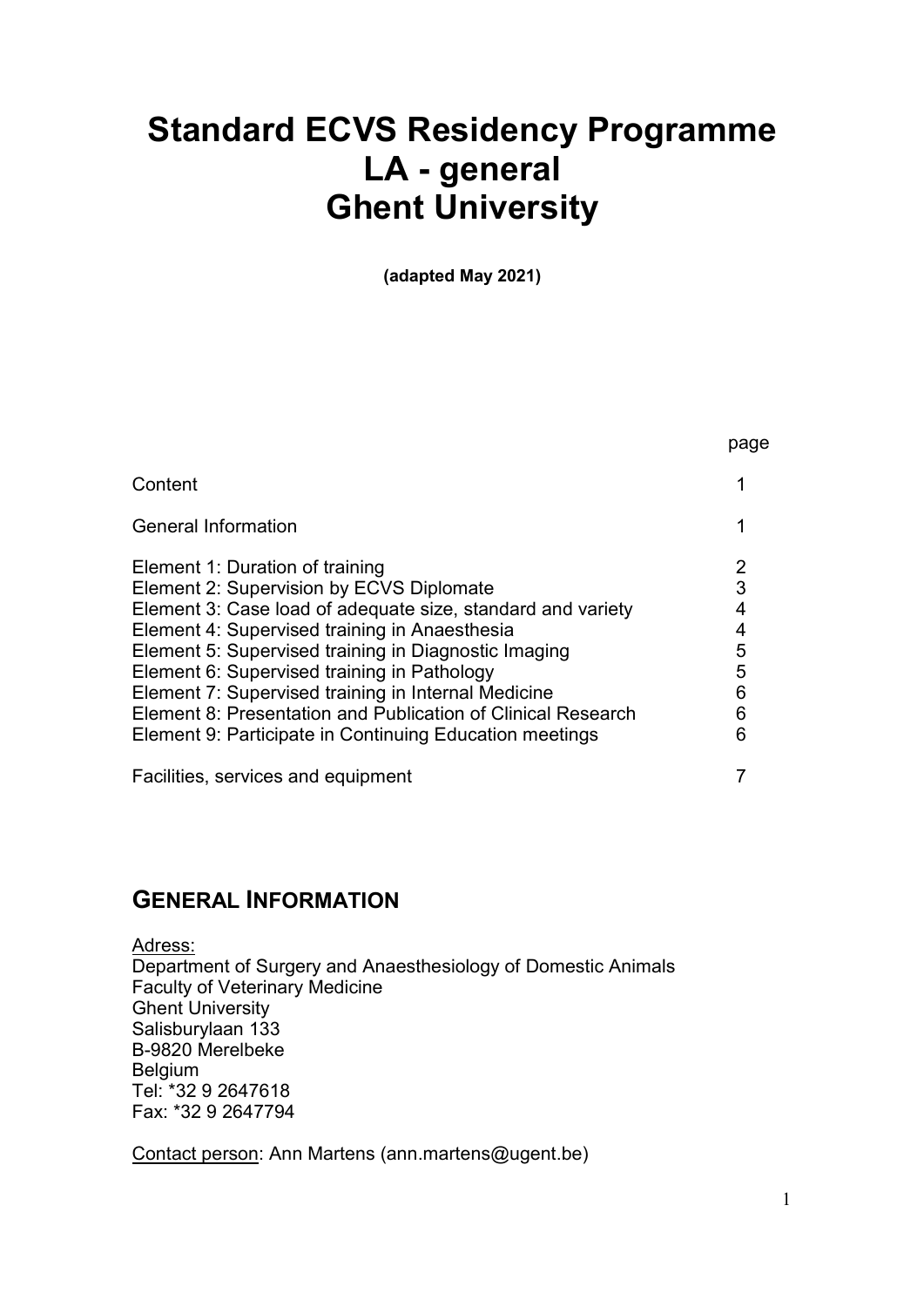The department of Surgery and Anaesthesiology of Domestic Animals of Ghent University runs a large animal clinic (90% equine, 10% ruminants) and organises a Large Animal (general) ECVS residency program offering the 13 training elements as described in the ECVS training brochure.

Under normal circumstances, a new residency position will be declared open once every 2 to 3 years.

Prospective residents can be admitted to the Standard LA Residency Programme of Ghent University if they:

- are a graduate veterinarian of a veterinary college recognised by ECVS and licensed to practise in a European country
- have completed a one-year standard rotating internship or have at least two years of clinical training in a well equipped multiperson large animal practice.
- Have a good command of the English language
- A basic command of the Dutch language at the start of the program is an advantage, and this should evolve into a good written and spoken command of the Dutch language after the first year of residency training.

A basic command of the French language is advised as large part of the clientele of the clinic is French-speaking.

#### TRAINING ELEMENT 1: DURATION OF TRAINING

The standard residency program starts on August 1st and includes 156 weeks (3 years or 52 weeks) of training (including vacations).

The ECVS resident is inscribed as a student of Ghent University and receives a grant (monthly payment of 1550 euro, tax-free). As the academic year only starts around the 20<sup>th</sup> of September, there will be no payment for the period preceding this date.

| <b>FIRST YEAR OF RESIDENCY</b>        | <b>WEEKS</b>   |
|---------------------------------------|----------------|
| Surgical service & lameness rotations | 36             |
| Anaesthesiology                       | 4              |
| Diagnostic imaging                    | $\overline{2}$ |
| Pathology                             | $\overline{2}$ |
| Research                              | 4              |
| Vacation                              | 4              |
| <b>SECOND YEAR OF RESIDENCY</b>       | <b>WEEKS</b>   |
| Surgical service & lameness rotations | 36             |
| Diagnostic imaging                    | 2              |
| Pathology                             | $\overline{2}$ |
| Internal medicine                     | $\overline{2}$ |
| <b>External rotation</b>              | 2              |
| Research                              | 4              |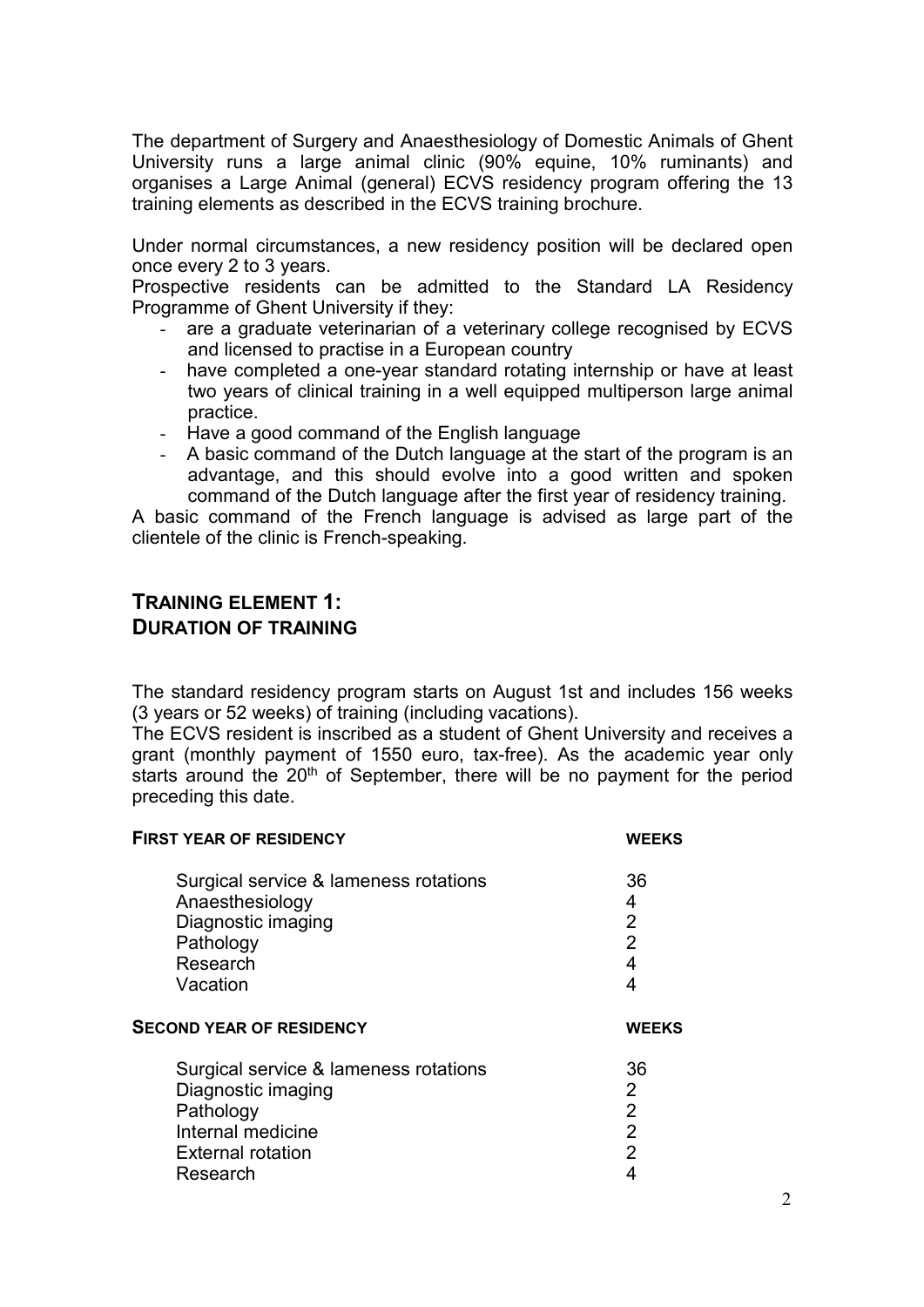| Vacation                              |              |
|---------------------------------------|--------------|
| THIRD YEAR OF RESIDENCY               | <b>WEEKS</b> |
| Surgical service & lameness rotations | 36           |
| Internal medicine                     | 2            |
| <b>External rotation</b>              |              |
| Research                              | 6            |
| Vacation                              |              |

Limited alterations to the above mentioned program are possible

External rotations can be performed in private surgical institutions or at Universities. Supervision by and ECVA or ACVS boarded surgeon are mandatory. Travel and accommodation costs are reimbursed up to a reasonable limit.

# TRAINING ELEMENT 2: SUPERVISION BY ECVS DIPLOMATES

The ECVS resident will be supervised by 4 ECVS Diplomates:

Ann Martens, DVM, PhD, Dip ECVS Frederik Pille, DVM, PhD, Dip ECVS Lieven Vlaminck, DVM, PhD, Dip ECVS, Dip EVDC Maarten Oosterlinck, DVM, PhD, Dip ECVS, Dip ECVSMR

There will be ample interaction between the diplomates and the trainee in the diagnosis and the treatment of patients. During the first year of training, the diplomate will be primary surgeon for nearly all surgical procedures (with the exception of minor surgeries such as castrations, small wounds or tumour excisions). The trainee will be involved as an assistant secondary surgeon. Over the second and third year of training the resident will gradually become primary surgeon for more and more surgical procedures, depending on the type of intervention and the individual progression of the trainee.

# TRAINING ELEMENT 3: CASE LOAD OF ADEQUATE SIZE, STANDARD AND VARIETY

The department of Surgery and Anaesthesiology is a busy clinical department and guarantees exposure of each trainee to at least 100 new surgical procedures and 20 in-depth lameness investigations each year. The case-load of the department is however much higher and has a good variety of specialist orthopaedic and soft tissue procedures. Besides this, the resident will also be exposed to many non-specialist procedures (Total number of specialist and non-specialist procedures ca. 900/year)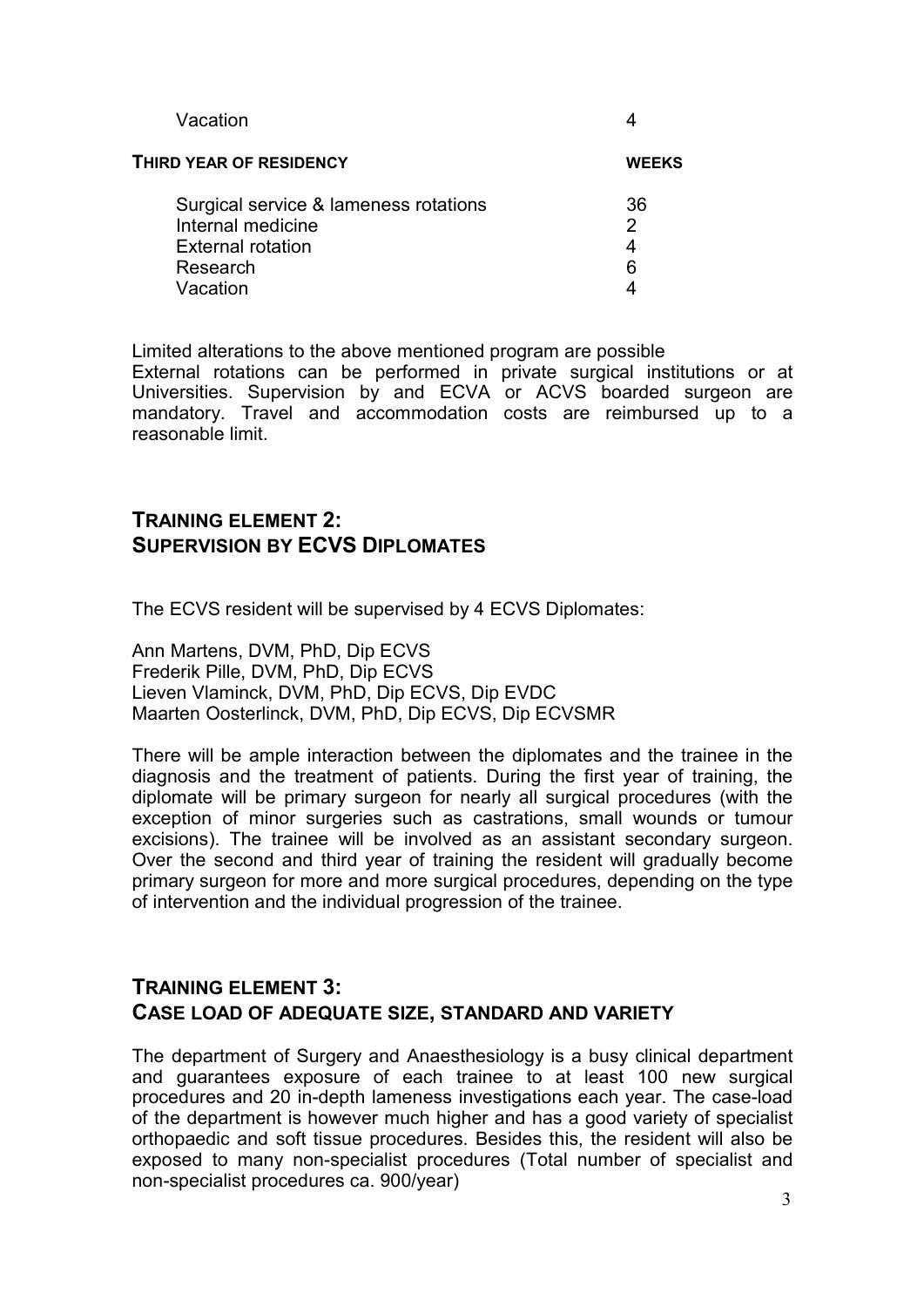Large animal residents are mainly exposed to equine surgeries but there is still an adequate case-load of bovine surgeries (ca. 100-150 /year). The resident is involved in all aspects related to the surgery, including the examination of the patient, the communication with the client, the decision to perform surgery, the surgical procedure and the postoperative care during the hospitalisation period.

The resident is expected to fully contribute to the emergency service provided by the clinic. This includes the care of the hospitalized patients, the examination and treatment or surgery of emergency cases in the evening, at night and on weekend and holidays. The first year of residency emergency surgeries are always performed under the supervision of a diplomate. The second year of residency some surgeries can be performed independently and the third year of residency the resident assumes full responsibility for the emergency service. There will be no financial compensation for participation in the emergency service.

Besides his/her education in surgery, the resident is also involved in the education of the veterinary medicine students during the examination and treatment of clinical patients. This also includes participation to the practical classes and case discussions for the final year veterinary students.

#### TRAINING ELEMENT 4: SUPERVISED TRAINING IN ANAESTHESIA

A total of 4 weeks (160 hours) is devoted to large animal anaesthesiology (first year of residency). During the anaesthesiology rotation the resident participates in:

- the daily pre-operative clinical assessment of the patients for general anaesthesia

- the sedation, local and regional analgesia in patients undergoing standing surgical procedures (e.g. laparoscopies,...)

- the premedication, induction of anaesthesia, maintenance of intravenous and gas anaesthesia (including the use of anaesthetic monitoring equipment) and the recovery of patients undergoing recumbent surgical procedures.

- the management of anaesthetic accidents and emergencies

- the postoperative pain management of hospitalised patients

- the journal clubs, book readings and case-presentations organised by the anaesthesia staff members.

The anaesthesia rotation is accomplished within the department of surgery and anaesthesiology and is supervised by two Diplomates:

- Frank Gasthuys, DVM, PhD, Dip ECVA
- Stijn Schauvliege, DVM, Dip ECVA

# TRAINING ELEMENT 5: SUPERVISED TRAINING IN DIAGNOSTIC IMAGING

A total of 4 weeks (160 hours) are exclusively devoted to the study of diagnostic imaging. During the first year of residency, 2 weeks will be spent at the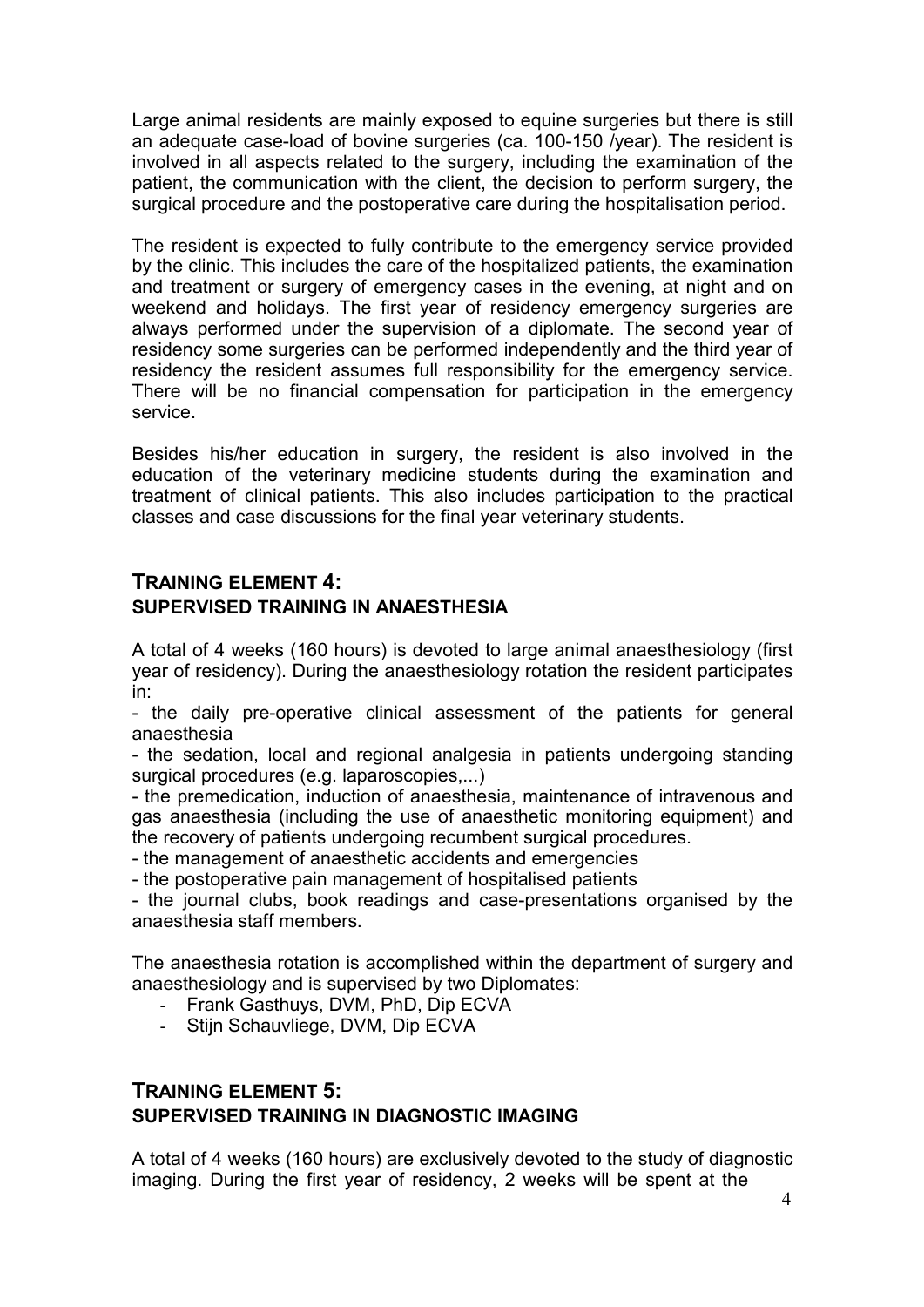department of Diagnostic Imaging of the Faculty. The resident will participate in:

- routine and more specialised diagnostic procedures (radiography, contrast radiography, fluoroscopy, ultrasonography, CT, ...) of the cases presented at the clinic. Both the imaging techniques and the interpretation of the images will be covered.
- weekly film reading sessions of orthopaedic cases.
- the sessions on radiation safety (if the resident did not attend these as a student).

These two weeks are supervised by three diplomates:

- Jimmy Saunders, DVM, PhD, Dip ECVDI
- Els Raes, DVM, PhD, Dip ECVDI
- Katrien Vanderperren, DVM, PhD, Dip ECVDI

Large animal MRI facilities are also available at the department but the case load is rather limited (only recumbent MRI). Therefore two additional weeks will be devoted to the study of MRI at another centre with MRI facilities abroad.

# TRAINING ELEMENT 6: SUPERVISED TRAINING IN PATHOLOGY

A total of 4 weeks are devoted to gross pathology, microscopic pathology and cytology (2 weeks in the 1° year and 2 weeks in the 2° year of training). This training will be performed in the department of Veterinary pathology of the Faculty of Veterinary Medicine of Ghent University, under the direct supervision of 2 diplomates:

- Koen Chiers, DVM, PhD, Dip ECVP
- Leen Van Brantegem, DVM, PhD, Dip ECVP

## TRAINING ELEMENT 7: SUPERVISED TRAINING IN INTERNAL MEDICINE

A total of 4 weeks will be devoted exclusively to the study of internal medicine: 2 in the second and 2 in the third year of training. These weeks will be spent at the department of internal medicine of the Faculty, where the trainee will actively participate in the examination and treatment of all routine and emergency cases.

Moreover, the trainee is expected to follow the internal medicine examinations of his/her patients over the entire residency period.

The internal medicine training is directly supervised by two diplomates:

- Gunther Van Loon, DVM, PhD, Dip ECVEIM
- Ellen Paulussen, DVM, Dip ECVEIM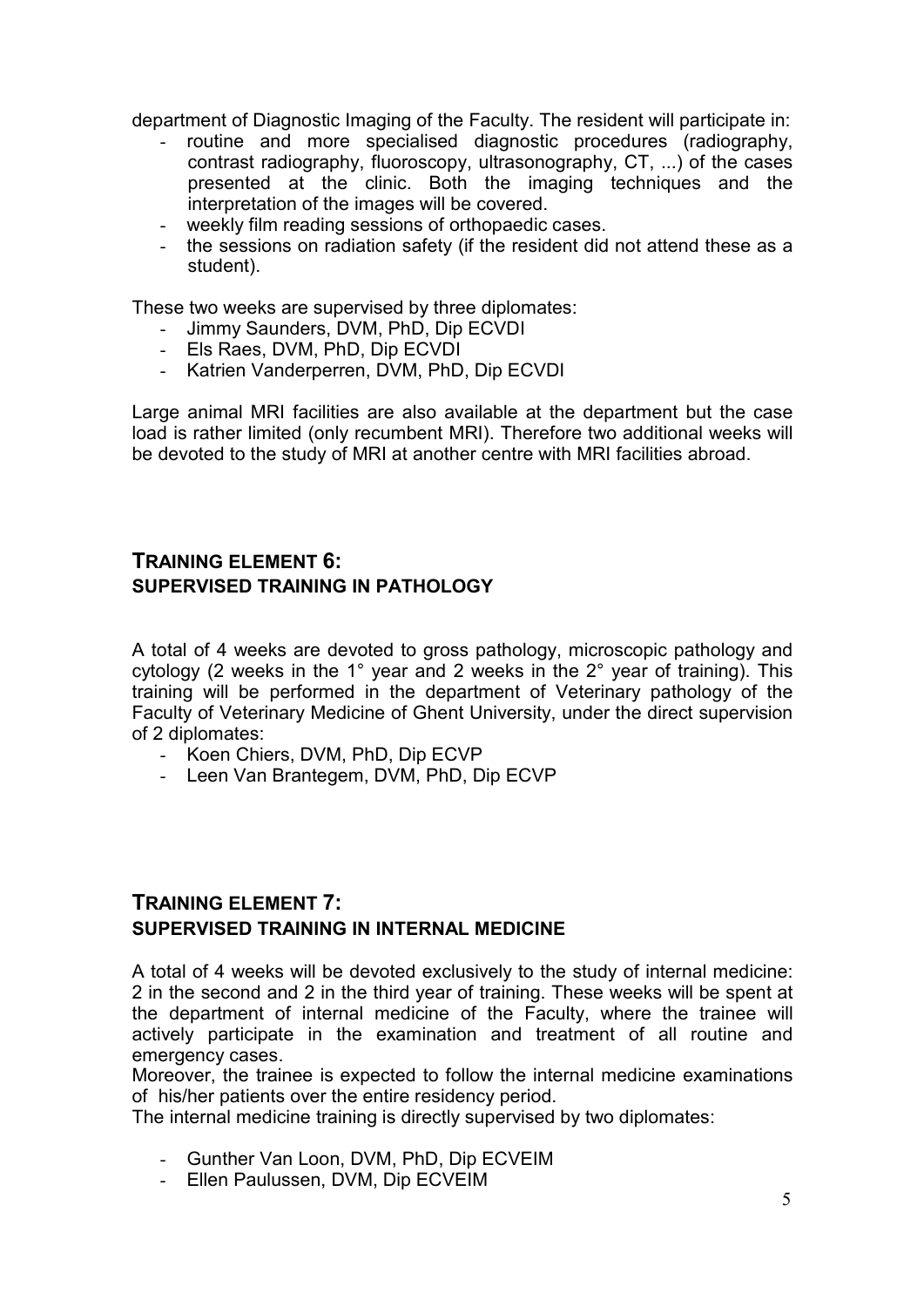- Zoe Neuckermans, DVM, Dip ECVEIM

# TRAINING ELEMENT 8: PRESENTATION AND PUBLICATION OF CLINICAL RESEARCH

The resident will be involved in at least one research project that contributes to the advancement of veterinary surgery. The subject will be discussed with the trainee at the start of the residency program and sufficient time will be allowed to accomplish the experimental work, prepare the presentations and write the articles for peer reviewed scientific journals. In the first 2 residency years, 4 weeks are reserved exclusively for research, but more hours can certainly be devoted to the research work during the other training weeks of the program. During the last residency year, 6 weeks can be devoted to research to complete the publications/

Depending on the subject, the original research will result in either one or two first authored publications in double peer reviewed scientific journals. In case only one publication can be made from the project, either a case-report should be written or the resident can become second author of an article from a colleague when there is active participation in his/her research.

The resident will present the results of his/her research at the ECVS meeting of his/her second or third year of residency. The resident is also encouraged to present his/her work at other scientific meetings. Over the 3 years of training, the resident will complete a total of 5 presentations. Each year, a resident seminar is organised and the resident can also present at continuing education meetings for graduated veterinarians.

# TRAINING ELEMENT 9: PARTICIPATION IN CONTINUING EDUCATION MEETINGS

The resident is expected to:

- Actively participate in the journal clubs / book readings / case presentations that are held at the department throughout the year (weekly basis).
- Participate in at least 4 continuing education meetings. The following courses are advised:
	- Basic and advanced AO courses
	- One arthroscopy course
	- One laparoscopy or upper respiratory course

The costs of a maximum of 4 continuing courses will be paid by the department on condition that the resident reduces travel and accommodation expenses as much as possible

Participate to 2 or 3 ECVS annual scientific meetings. Costs for the ECVS meetings will be paid by the department on condition that the resident reduces travel and accommodation expenses as much as possible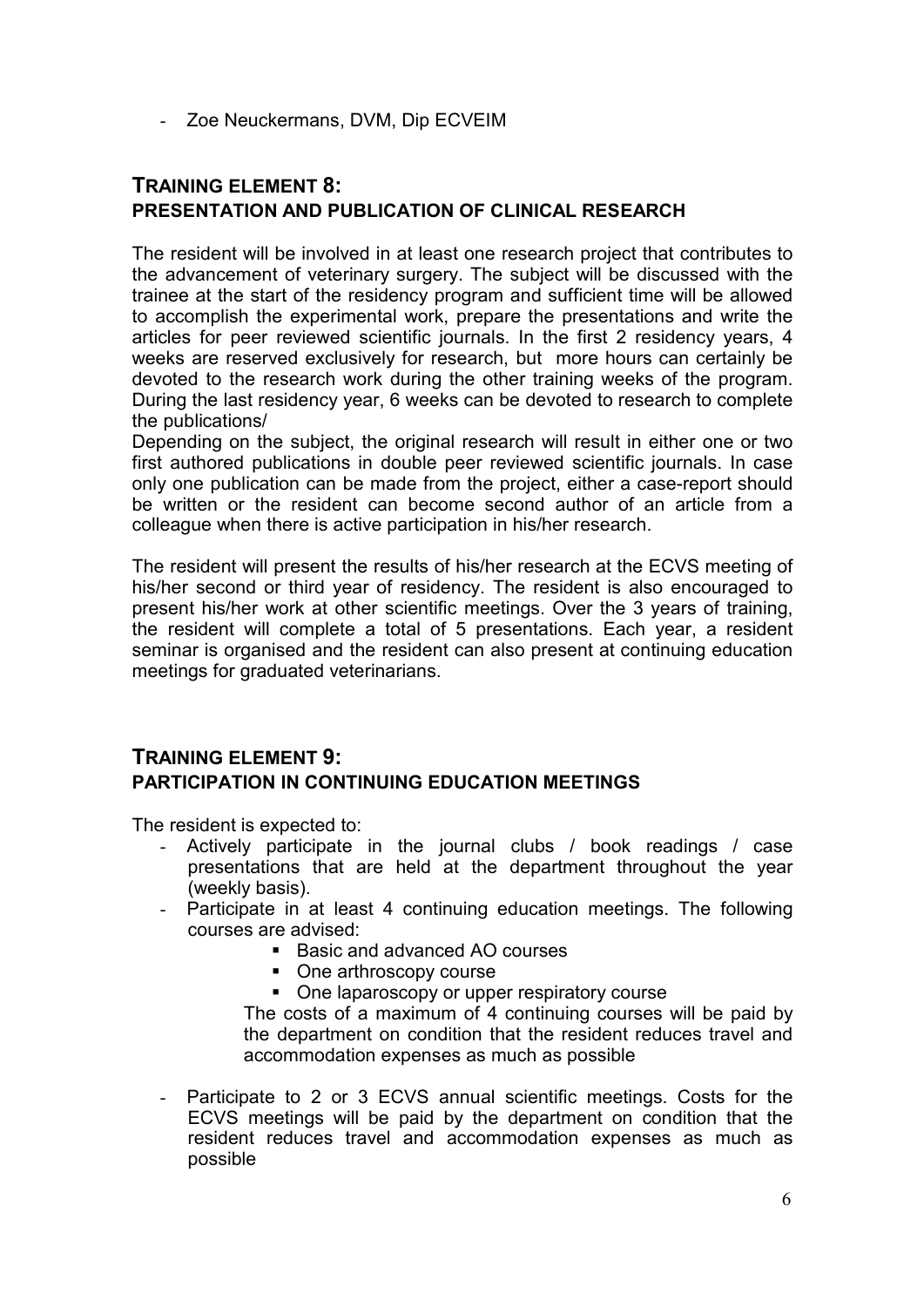Perform external rotations: a minimum of 4 and a maximum of 8 weeks should be spent on external rotations. The external rotations should preferably be performed in the second and third year of residency training. They should have an international character and should include supervision by ECVS or ACVS recognised diplomates. The travel and accommodation costs will be paid by the department on condition that the resident reduces travel and accommodation expenses as much as possible

# FACILITIES, SERVICES AND EQUIPMENT

The entire large animal clinic (Department of Surgery and Anaesthesia of Domestic Animals, Department of Obstetrics, Reproduction and Herd Health, Department of Internal Medicine and Clinical Biology of Large Animals) has approximately 120 horse boxes and 60 places for cattle (large boxes and standing slots).

# Surgery and Anaesthesia facilities

The clinic of the department of surgery and anaesthesiology of domestic animals has a mixed equine and bovine clientele (90% horses, 10% ruminants). Surgeries are performed in 3 surgical theatres (2 equine - 1 ruminants) equipped with 2 tilting operating tables and a stock for standing surgical procedures. There are three padded recovery boxes. The surgical section also has a separate room for patient preparation, a central facility for cleaning, autoclaving and storing of surgical instruments and equipment, and a scrub room.

The following equipment is available:

- 5 general anaesthetic apparatus with respirator for large animals + 3 general anaesthetic apparatus with respirator for foals & small ruminants
- 4 Datex S/5 multiparameter anaesthetic monitors (incl ECG, invasive and noninvasive blood pressure, pulse oximetry, capnography, temperature and respiratory gas analysis)
- 1 Radiometer ABL5 for blood gas analysis
- 1 LiDCO-Plus monitor for measurement of cardiac output
- 1 digital radiographic unit (SoundEklin) and 1 C-scope.
- 2 electrocoagulation units and 1 coblation device
- All necessary equipment for fracture repair, arthroscopy and laparoscopy, including battery-driven power-drilling, shaver, Ligasure, Locking plates,…. All arthroscopy and laparoscopy images are digitally recorded.
- A laser and 2 cryosurgical unit
- All basic and specialised dental equipment